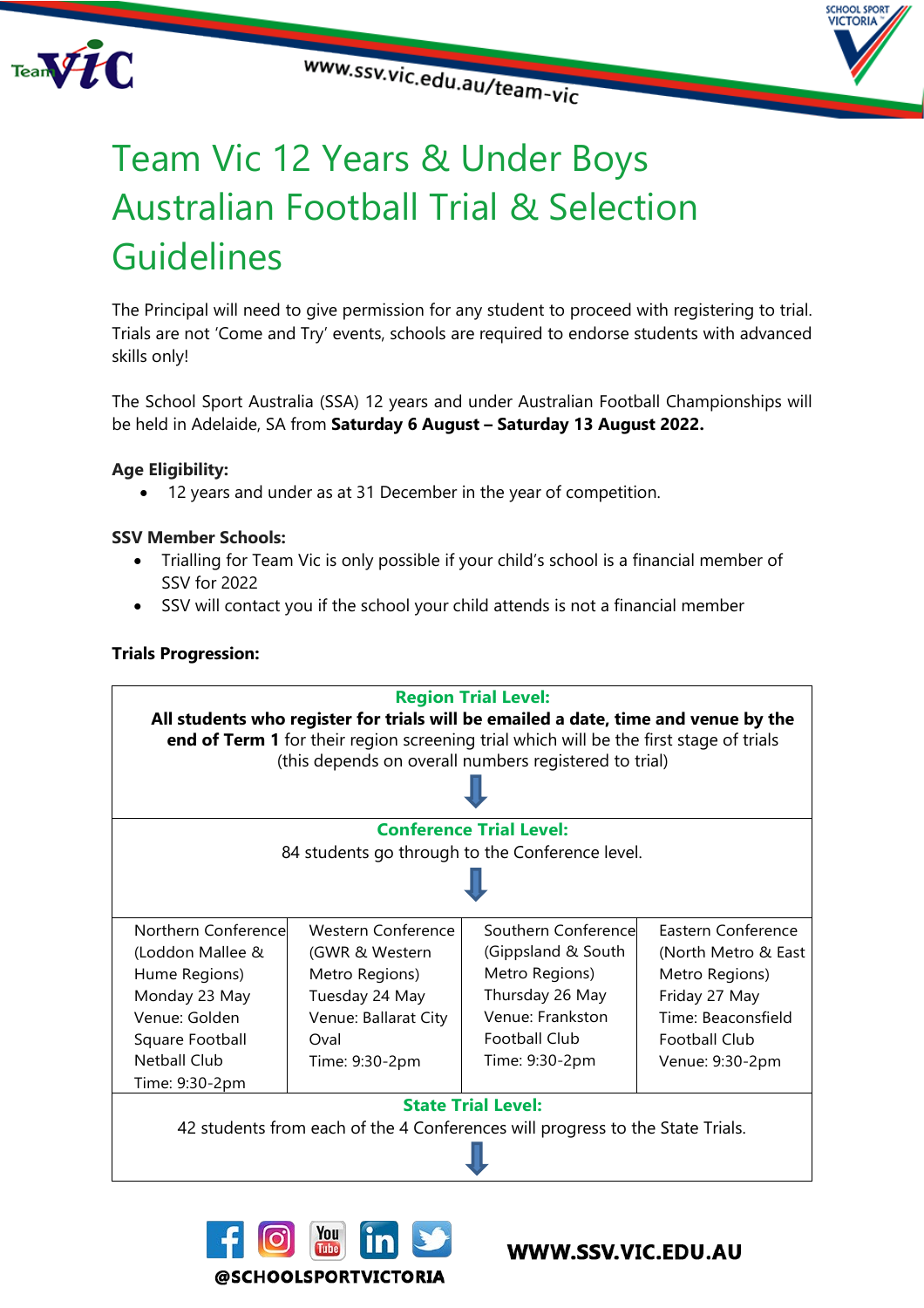



# www.ssv.vic.edu.au/team-vic

| State Trial 1                                                             | State Trial 2      | Combined Trial      | Showcase Day         |
|---------------------------------------------------------------------------|--------------------|---------------------|----------------------|
| Northern & Western                                                        | Southern & Eastern | Date: Sunday 5 June | Date: Thurs 9 June   |
| Conference                                                                | Conference         | Venue: Trinity      | Venue: Trevor Barker |
| Date: Sunday 29 May                                                       | Date: Mon 30 May   | Grammar School      | Oval                 |
| Venue: Trinity                                                            | Venue: Trinity     | Time: 9:30-2pm      | Time: TBC            |
| Grammar School                                                            | Grammar School     |                     |                      |
| Time: 9:30-2pm                                                            | Time: 9:30-2pm     |                     |                      |
| <b>State Selection:</b>                                                   |                    |                     |                      |
| 23 students (plus up to 4 emergences) will be selected in the State team. |                    |                     |                      |
|                                                                           |                    |                     |                      |

### **SELECTION GUIDELINES**

School Sport Australia Championships consists of both educational and sporting components. Being a member of a SSV State Team provides an opportunity to be involved in all educational and sporting excursions and aim for national selection.

### **Team members are expected to abide by the following responsibilities:**

- Attending all training sessions is deemed compulsory by team management staff
- Purchase of the compulsory uniform
- Attending initial briefing session, uniform presentation and team photograph sessions
- Completing team documentation and returning same to team management by due date
- Ensuring team membership invoice is paid by due date
- Attending all sessions of the School Sport Australia Championship, including the Opening and Closing Ceremonies and the excursion activity
- Recognising that all School Sport Australia Championships are school activities, and that duty of care and decision-making regarding each team member's participation in those activities or in preparation for those activities, is the responsibility of the team management / coaching staff
- Team Officials ensuring that the selection process is fair and transparent, and that students, parents and teachers are made aware of this process.

### **Guidelines for selectors**

- Comparable playing time for all players
- Opportunity to play in a variety of positions
- Where possible, use independent selectors, i.e. not a relative or friend of trial participants. In cases where this situation does occur, the umpires or selector's position should be declared publicly.

### **Selectors are looking for:**

- High standards in the basics or marking, handballing and kicking
- Proficiency handballing and kicking with both sides of the body
- Strong attack on the football with an ability to win possession
- Ability to read the play, positioning themselves where they are of best value to the